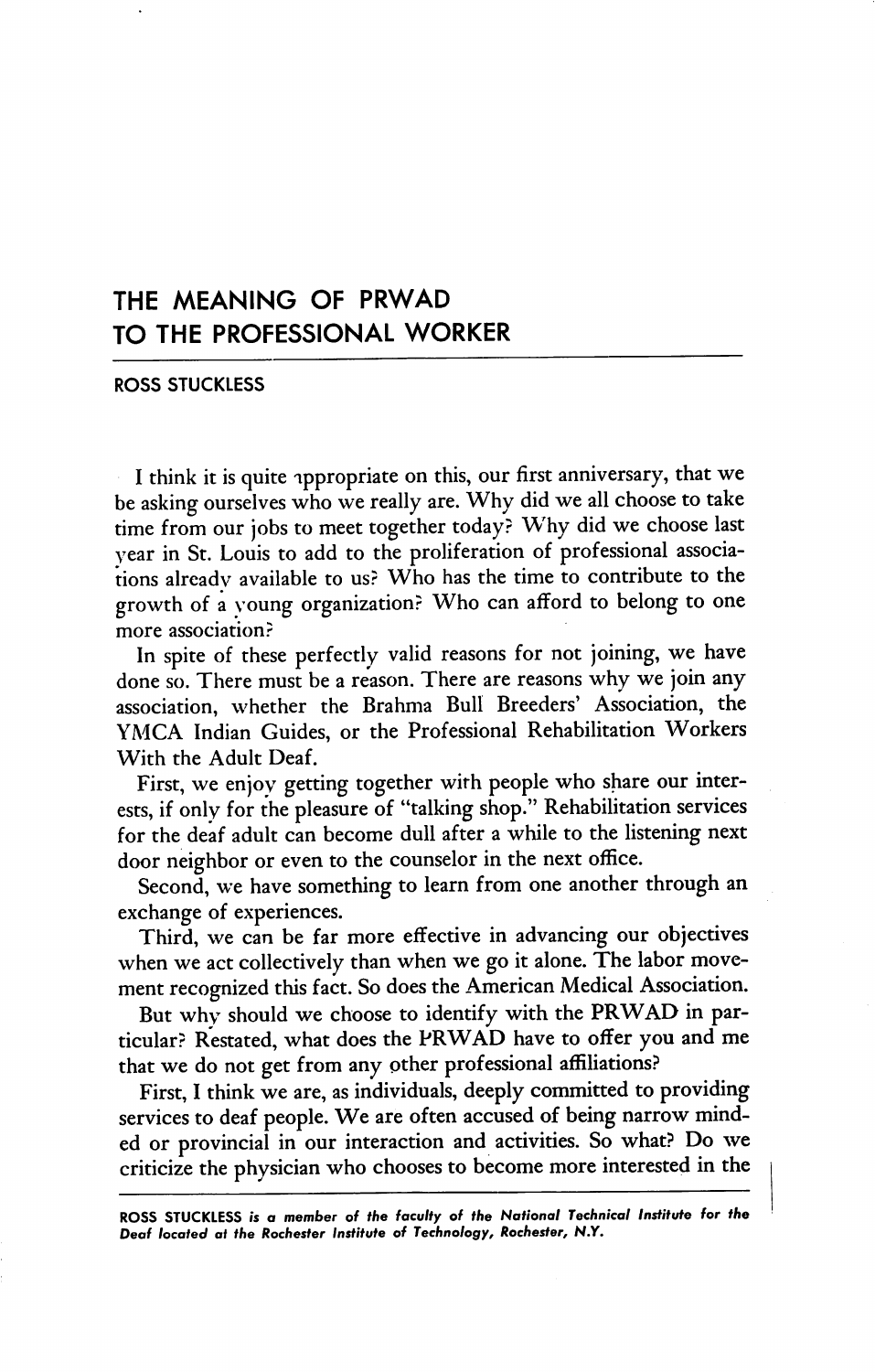and adult needs could only be understood in terms of child develop ment projections to later life. "The child is the father of the man," is an old quotation that has reference here. Presumably, this con venient concept carries an implied meaning that life is a smooth de velopmental continuum. However, our own experiences and basic courses in the psychology of human adjustment tells us quite other wise. We are cognizant that human function itself, societal changes and each person's unique environmental situation are factors that cannot be adequately controlled in advance by any degree of child hood manipulation. To state it another way, in retrospect, the man can much more readily evaluate the preparation he has received as a child than the child can predict his own future needs.

In the area of growth and development that falls within the normal range of human function, we can suppose that professional person nel draw upon their own personal experiences and from their en vironments in general, in order to guide their efforts in preparing future generations. In contrast, however, is the premise for which this organization finds a legitimate basis of existence. Accelerated development of specialists in education, psychology, psychiatry, audiology and rehabilitation provides ample evidence that this is a uniquely specialized area of human function and that diverse rami fications of deafness continue throughout the lives of deaf people.

Beyond descriptions of organizations of the deaf and compli mentary articles describing the accomplishments of outstanding deaf citizens from time to time, lies a dearth of professional literature and unsolved human problems begging the attention of the professional community. From the disproportionate professional orientation and activity with deaf children, leaders in the community have stated with considerable chagrin that an uninitiated person might almost form the impression that deafness ceases to exist after the age of eighteen.

Deaf people, even those who have attended educational programs for as long as fourteen years, complain of under-education and under-employment. Many admit to a lack of proper sophistication for the everyday business of life. It remains to be verified whether their complaints have basis in fact, whether programs of life preparation for them are properly ordered or whether a restructuring would be' beneficial. It does appear, however, that the organization and orien tation of various programs have not been conducted with full pro fessional understanding of the human needs of adult deaf people. Where individual professionals have possessed adequate understand ing of the full impact of deafness through adulthood, it seems that the lack of a firm body of knowledge and literature on this level of